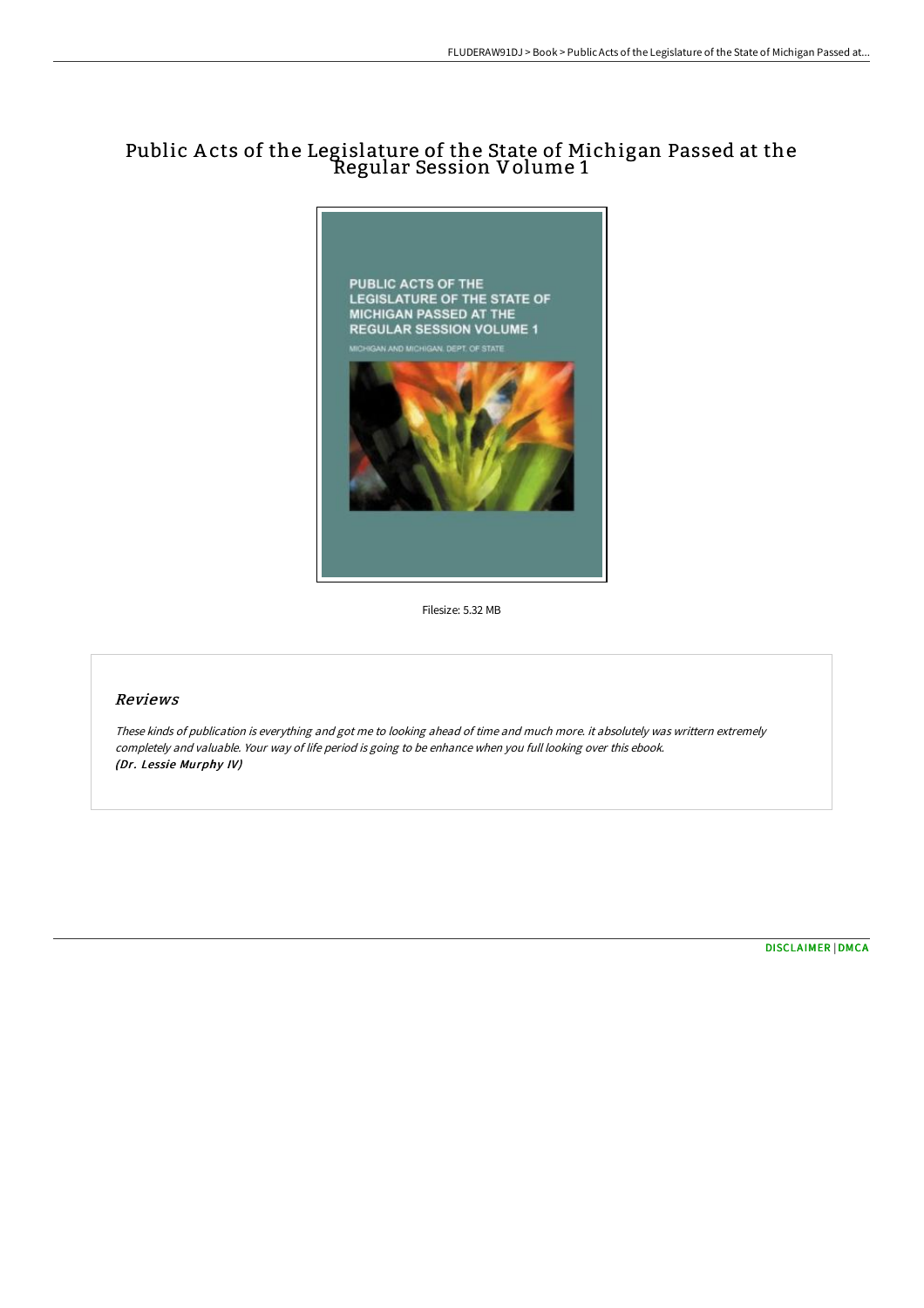## PUBLIC ACTS OF THE LEGISLATURE OF THE STATE OF MICHIGAN PASSED AT THE REGULAR SESSION VOLUME 1



To get Public Acts of the Legislature of the State of Michigan Passed at the Regular Session Volume 1 eBook, you should refer to the button below and download the ebook or have accessibility to additional information which are relevant to PUBLIC ACTS OF THE LEGISLATURE OF THE STATE OF MICHIGAN PASSED AT THE REGULAR SESSION VOLUME 1 ebook.

Rarebooksclub.com, United States, 2012. Paperback. Book Condition: New. 246 x 189 mm. Language: English . Brand New Book \*\*\*\*\* Print on Demand \*\*\*\*\*.This historic book may have numerous typos and missing text. Purchasers can download a free scanned copy of the original book (without typos) from the publisher. Not indexed. Not illustrated. 1907 Excerpt: .nor shall any peddler in meat or fish be prevented by anything herein contained from peddling such meat or fish without a license, nor shall any merchant who has been conducting a regularly established mercantile business in any county of the State for a period of at least one year previous, be prevented by anything herein contained from selling groceries, dry goods or general merchandise from a wagon within the limits of his county or adjoining counties without a license so long as he shall continue such regularly established mercantile business; nor shall any wholesale merchant be prevented by anything herein contained, from selling to dealers by sample without license, but no merchant shall be allowed to peddle, or to Who to procure license. employ others to peddle goods not his own manufacture, ex-cept as above specified, without the license in this chapter provided. This act is ordered to take immediate effect. Approved June 27, 1907. No. 226. AN ACT to provide for the payment of bounties for the killing of English sparrows. The People of the State of Michigan enact: Section 1. Every person being an inhabitant of this State, Two cent who shall kill an English sparrow in any organized town-c2; ship, village or city in this State, during the months of months. December, January and February of each year, shall be entitled to receive a bounty of two cents for each sparrow thus killed, to be allowed and paid in the manner hereinafter...

B Read Public Acts of the [Legislature](http://bookera.tech/public-acts-of-the-legislature-of-the-state-of-m.html) of the State of Michigan Passed at the Regular Session Volume 1 Online ⊕ Download PDF Public Acts of the [Legislature](http://bookera.tech/public-acts-of-the-legislature-of-the-state-of-m.html) of the State of Michigan Passed at the Regular Session Volume 1